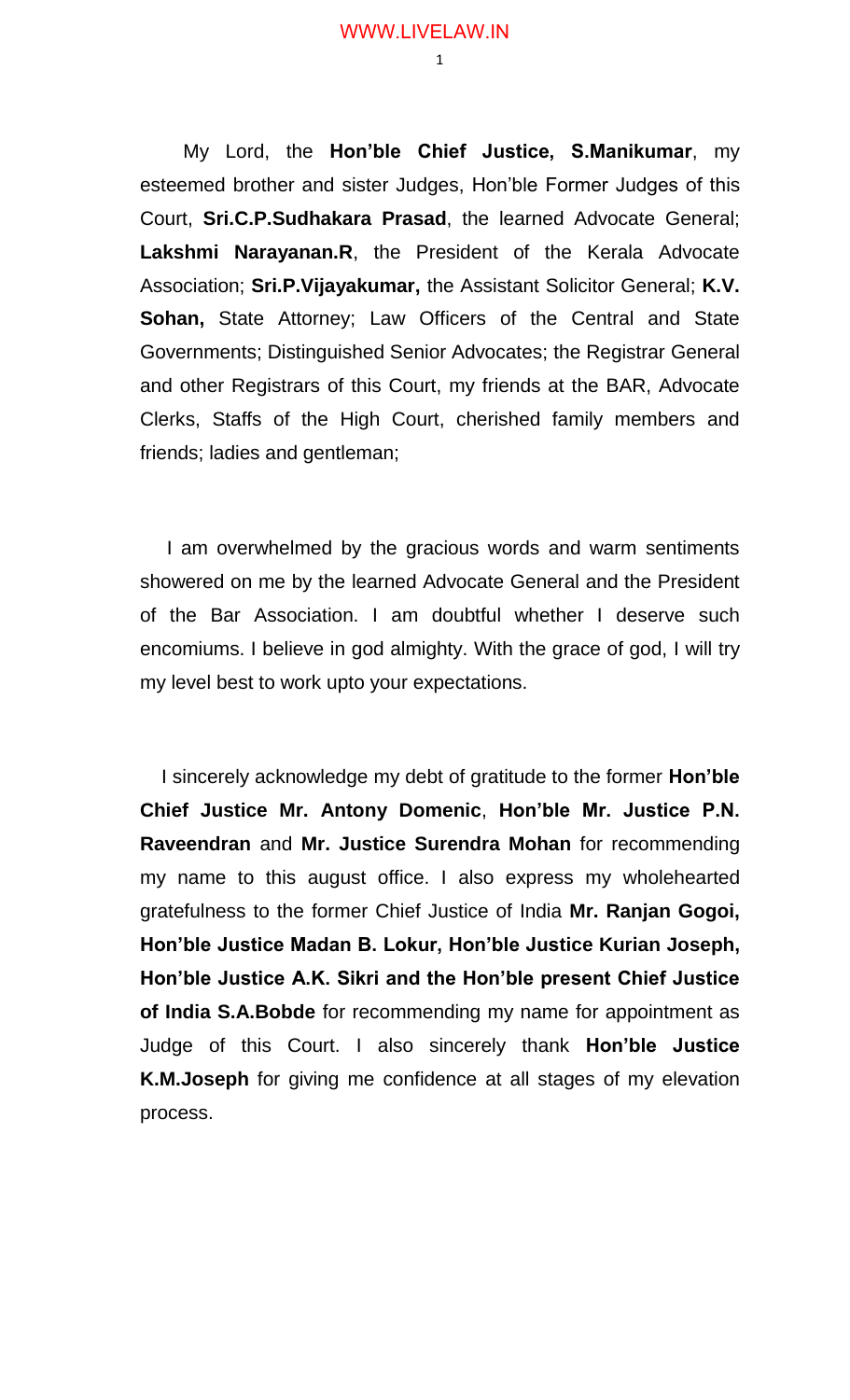$\mathcal{L}$ 

 I lost my mother on 21.03.2009. She never called me by my name till her death. She used to call me 'MONE', throughout her life. Her loving voice still echoes in my ears. I am sure that, she will be somewhere here to watch this ceremony and to bless me.

 My father is now aged 96. A father is neither an Anchor to hold us back nor a sail to take us there, but a guiding light whose love shows us the way. I am so happy that, my father is sitting in front of me to watch this ceremony. He is a person, known to most of you as a film actor. But, he is a loving father to me. At every stage of my life, his guidance was important to me. I am an introvert person in my life. A push from my father was there at every stage of my life.

 After completing my pre-degree course at Payyannur College, I decided to continue my education in Mathematics and I joined for B.Sc Course in Mathematics at Kasaragod Government College. At that time, my father's elder brother Advocate P.V.K. Namboothiri, who was a leading lawyer at Kasaragod BAR died. The relationship of my father with his elder brother was beyond a relationship of brotherhood. He was a hero to my father. He was the pillar of our family. After the death of my father's brother, my father decided to send me for studying law and to follow the path of father's elder brother Advocate P.V.K. Namboothiri. Due to the loving compulsion from my father, I discontinued my B.Sc Course from Kasaragod Government College and joined for LLB Course at Kerala Law Academy, Law College, Trivandrum.

 My batch was the first batch of five year course LLB, which was introduced at that time. I stayed at Trivandrum with my first cousin Mr. P.V. Narayanan Numboodiri and his wife Mrs. Valsala Narayanan.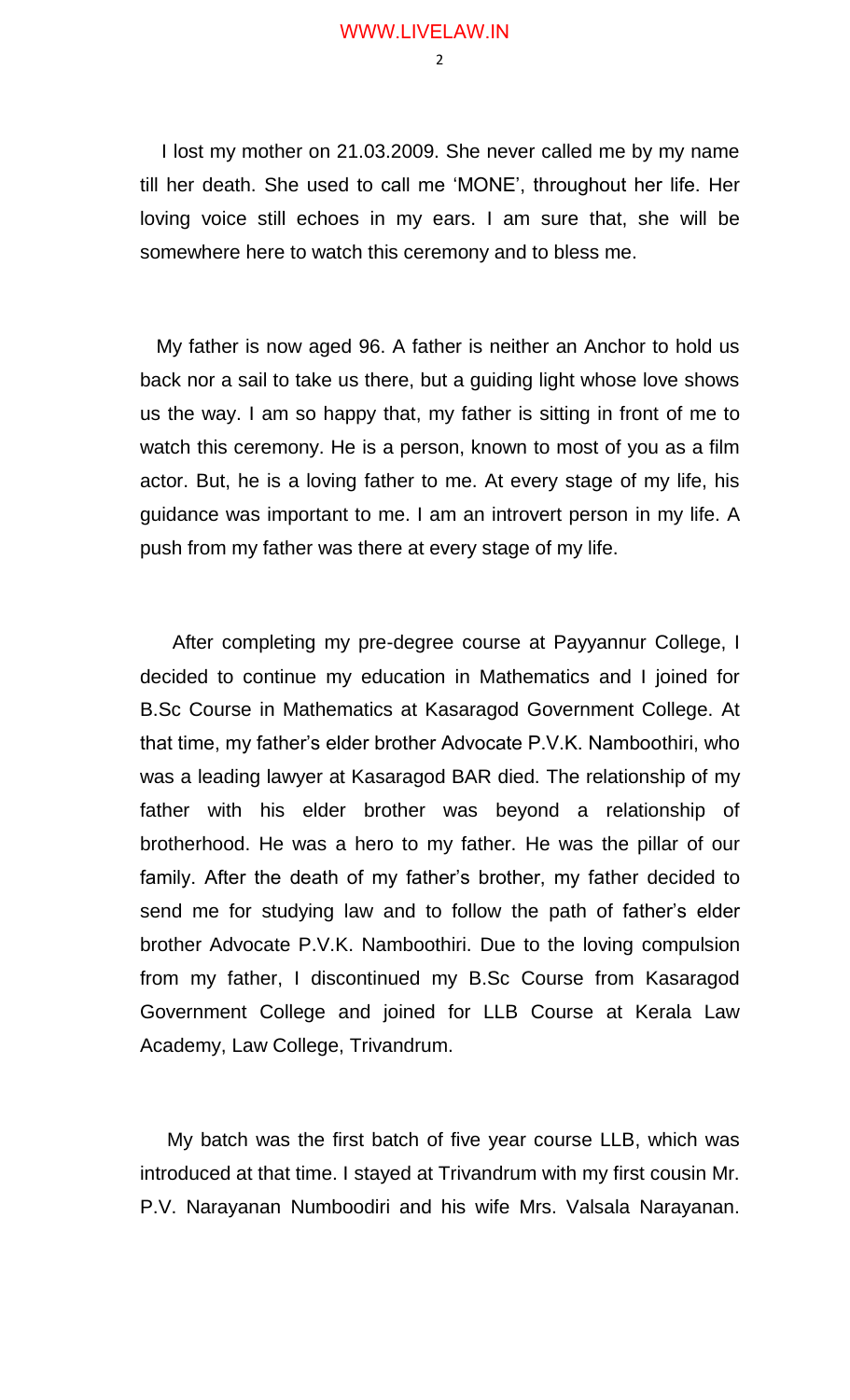Mrs. Valsala Narayanan died two years back and I remember the happy moments with her at Trivandrum.

 After completing my LLB Course, I decided to practice at Payyannur, which is my native place. At that time also, my father interfered and asked me to go to a District Centre to start my profession as an Advocate. He took me to Advocate P.K.Kunhirama Pothuval, who was one of the leading criminal Lawyers at Calicut Bar at that time. I was a junior of Adv. P.K. Kunhirama Pothuval for about three and half years at Calicut. I have to concede that, if I know anything about criminal law, the same I studied from my beloved Senior Sri. P.K. Kunhirama Pothuval. He is no more. I hope that, I will get his blessings too on this day.

 After completing about three years at Calicut, I was accustomed with the atmosphere at Calicut. I decided to pursue my profession at Calicut. At that stage also, my father interfered and requested me to shift my practice to the High Court. Because of the loving compulsion of my father, I shifted my practice to this Hon'ble Court and joined the office of **Adv. M.V.S Naboothiri**. Adv. M.V.S Naboothiri was not only my Senior, but, he was just like my elder brother. He is one of the person, who worked hard to see that, I reached this position. My gratitude to him cannot be expressed in words.

 In 1996, I started my independent practice. From the day one of starting my new office, my Clerk T.K. Gopi has been with me. His commitment and sincerity is matchless. I also remember my Clerk, Jayaram, who died because of a Cardiac arrest, while staying with me. I also remember my second Clerk Mr. T.K. Baburaj, who has been always with me. I also thank my junior lawyers, who worked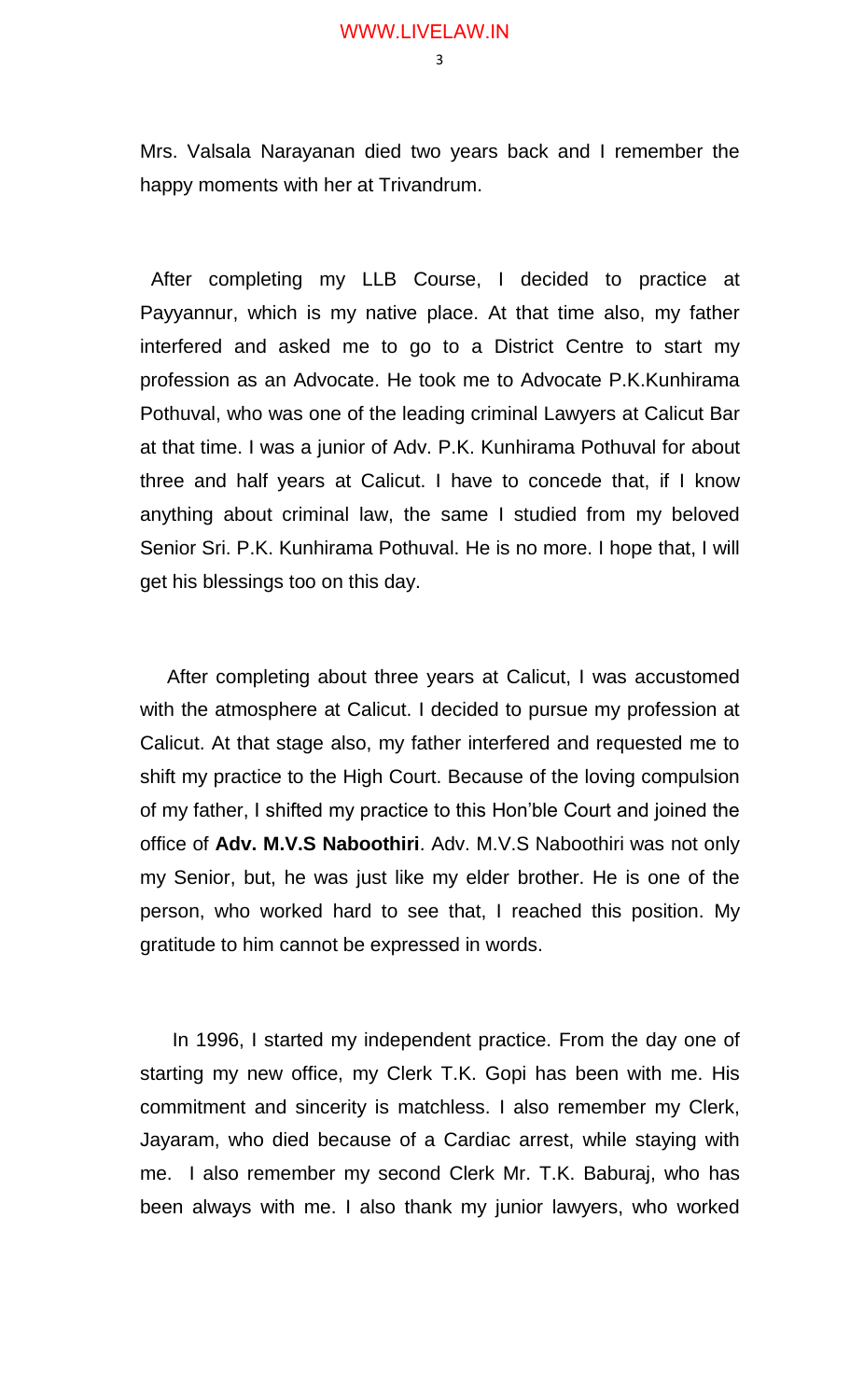$\Lambda$ 

with me during the last several years. The present juniors Mr. Anoop P.V, Priyeshkumar and Sreeraj are also helpful to me in my profession. My present stenographer Neetha was also helpful to me.

 I started my practice in this Hon'ble Court from September 1993 onwards. I extend my sincere thanks to all Judges of this Hon'ble Court, who always encouraged me, especially in my initial days of practice. I have to specially mention the names of the former Judges of this Hon'ble Court, **Justice Thulasidas**, and **Justice K.T.Thomas**, who were sitting in criminal side during my early days. I still remember a case argued before the criminal Division Bench headed by Hon'ble Justice, Thulasidas. That was a revision filed by me on behalf of the defacto complainant against the acquittal order in a murder case. There was state appeal also against the acquittal oeder. Instead of asking the public prosecutor, the bench directed me to address the Courts. I argued the case a full day. That was my beginning stage of profession in the High Court. Justice Thulasidas, in his usual manner, argued with me throughout the day. Ultimately, I succeeded in the case. The state appeal was allowed, reversing the judgment of acquittal passed by the Lower Court. I got great confidence after arguing that case before the Bench lead by Justice Thulasidas. Similarly, the former Judge of this Hon'ble Court, **Justice K.T. Thomas**, who retired as Supreme Court Judge, also encouraged me as a young lawyer and used to give encomium in open Court, if a new point is raised.

 After mentioning all these personalities, it is my duty to say something about my family. My wife is Nita. She is with me in all my happiness and sorrows. She is my strength in my life. My children are Suman Krishnan and Sunayana. They gave us only happiness. My brother is Bhavadasan Namboothiri, who is a retired Chief Manager of Karnataka Bank. His tension, till I swear now, is greater than me. He is a true brother to me, who know only to share love. My sister-in-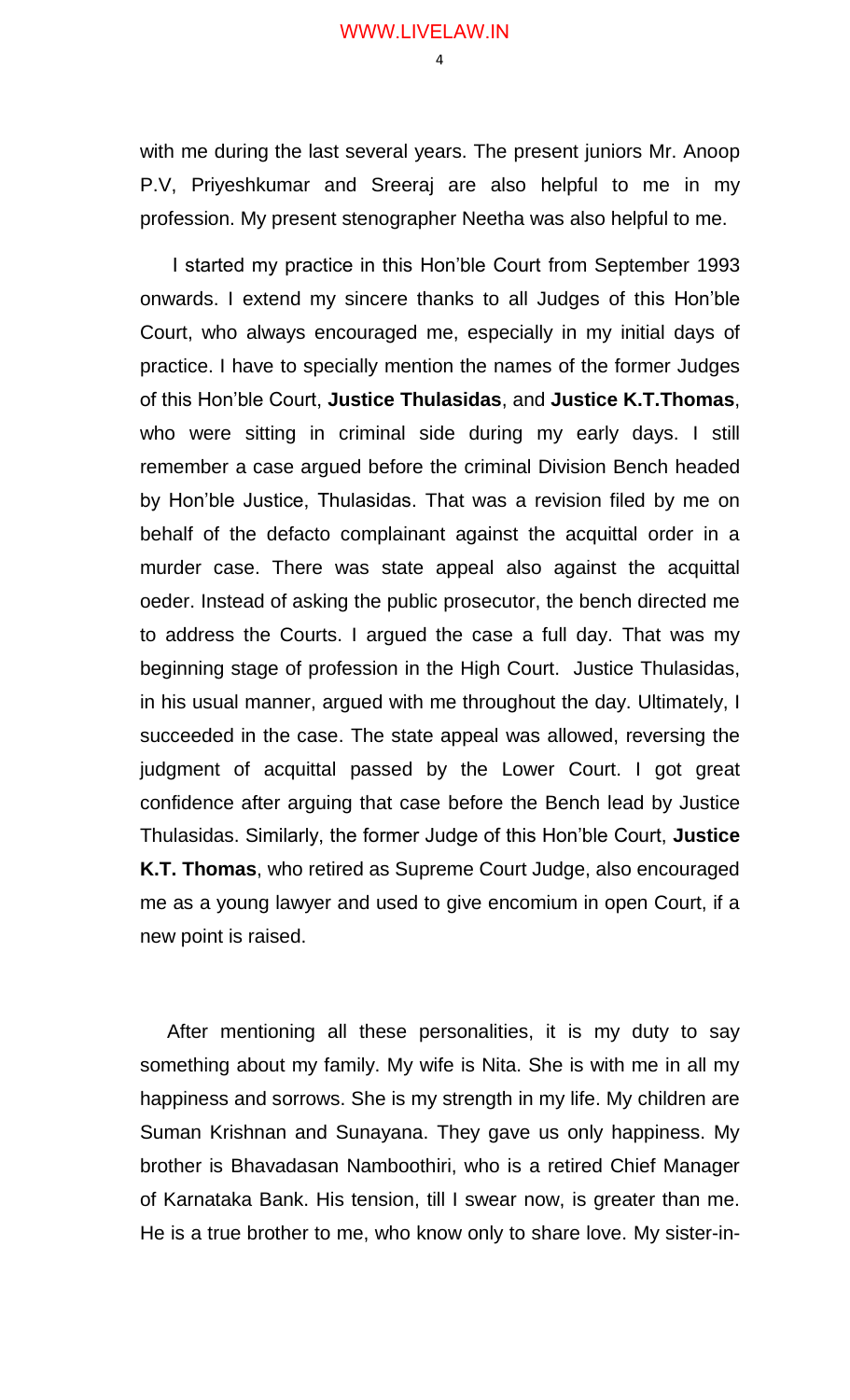law Indu is also here. My two sisters are Devi Damodaran and Yamuna. Both of them are influential people in my life. My brother-inlaws Sri.Kaithapram Damodaran Namboothiri and Sri.Purushothaman Namboothiri are also here. Their blessings are one of the reasons for me to occupy this august office. My father-in-law Sri.M.Parameswaran and mother-in-law Vasantha Parameswaran are always with us and their love and affection cannot be expressed in words. I have to mention here, the name of my brother-in-law, Nithin and his wife Radhika also.

 My name was recommended for the post of High Court Judge by the Collegiums of Kerala High Court on 07.03.2018. The Supreme Court Collegium recommended my name on 09.10.2018. Thereafter, the Supreme Court Collegium reiterated my name on 12.02.2019. Now, one year over after my reiteration and two years over after my original recommendation by the Collegium of this Hon'ble Court. It is true that, I have waited about two years to clear my name. I believe the constitutional authorities of our country. While making appointments to constitutional posts, it may take time. But, this waiting period is really painful. I have a small advice to my dear lawyer friends here. If you come across a news that, the name of a person is recommended for the post of Judgeship, please avoid questions and behavior like this to them:- (1) When will your appointment order will come (2) Where is your file now (3) Are you appearing in Courts now (4) Never show unnecessary respect to them (5) Always encourage them to appear in cases and to continue their vigor of advocacy (6) Never give a publicity, especially to the lower court lawyers that, the candidate stopped practicing as a lawyer because he is going to become a Judge.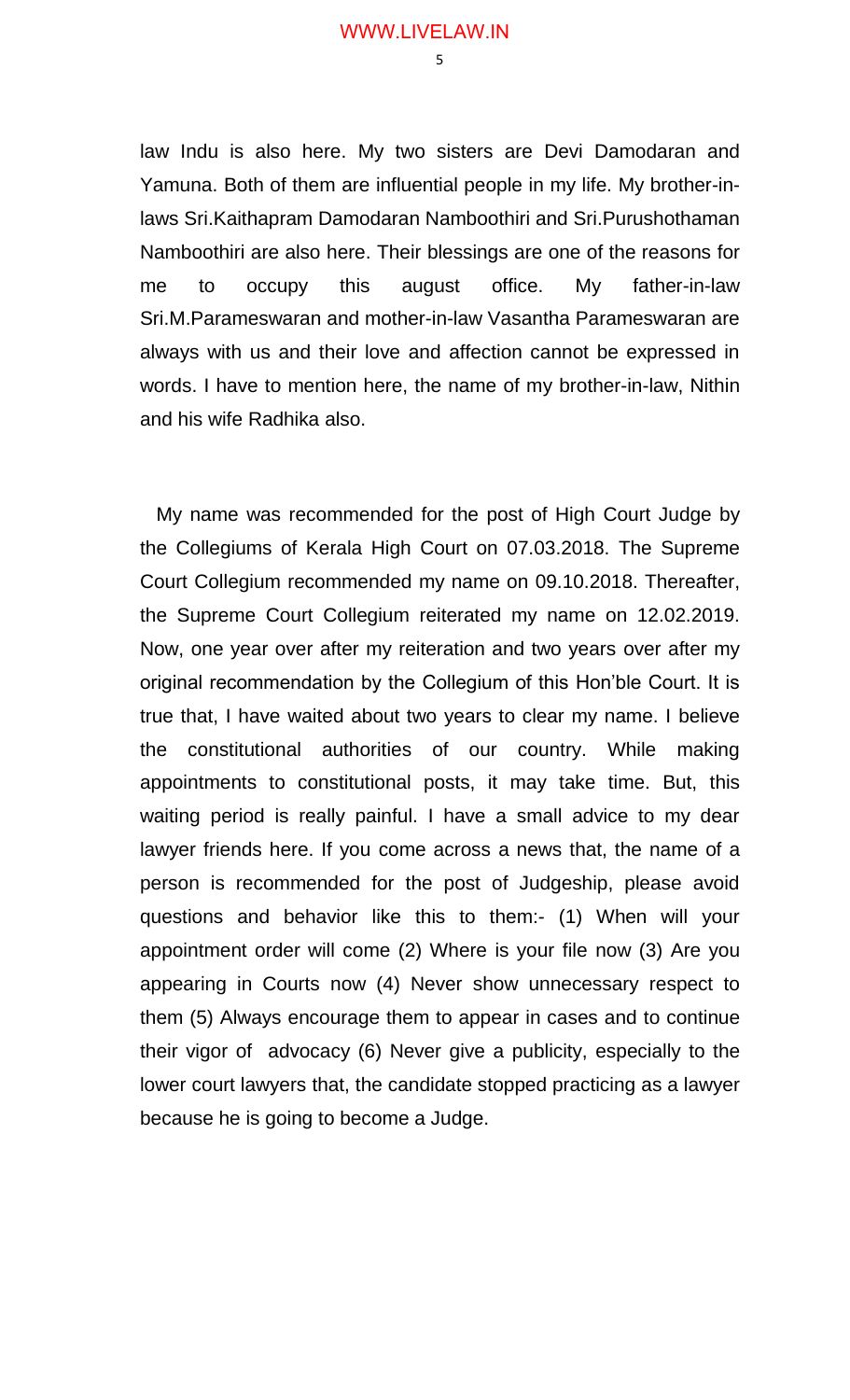I faced all these problems and it happened not because of any ill will towards me from my dear friends. This is the usual procedure followed by all lawyers. Now, when you face these problems personally, we will understand the gravity of the same. Waiting for two years is really disturbing, especially when you are not aware about the reason for the delay in the appointment. The former Judge of this Hon'ble Court, who became Chief Justice of this Court and different other High Courts namely Justice U.L. Bhat, wrote a book narrating his story and the name of the book is '*Story of a Chief Justice'*. In his book, Justice Bhat narrates a story regarding a selection process to the post of Munsiff, in which he participated. Advocate U.L Bhat was practicing at that time at Kasaragod Bar. At that time, Public Service Commission was conducting the selection to the post of Munsiff. After the test and interview, Justice Bhat became No.1 or 2 in the merit list. But, thereafter, he received a letter from the State Home Department informing that, he is debarred from the post of Munsiff, without assigning any reason. Justice U.L Bhat was sure that, his appointment was blocked by the Government, because he was an active member of a political party. This decision of the Government was challenged before this Hon'ble Court by Justice U.L Bhat, through Justice V.R. Krishna Iyer, who was a lawyer practicing in this Court at that time. The Division Bench of this Hon'ble Court dismissed the Writ Petition filed by the Justice U.L. Bhat after perusing the files relating to the appointment, but without disclosing the reason for debarring him for appointment. Justice U.L. Bhat, in his book, after narrating the above facts, wrote like this. Page No.47 of the **Story of a Chief Justice by U.L.Bhat**.

"If the philosophy propounded by the Division Bench of the High Court of Kerala in the case of K.George and U.L. Bhat had been implicitly followed by the Constitutional Authorities involved in appointments to the High Court and Supreme Court,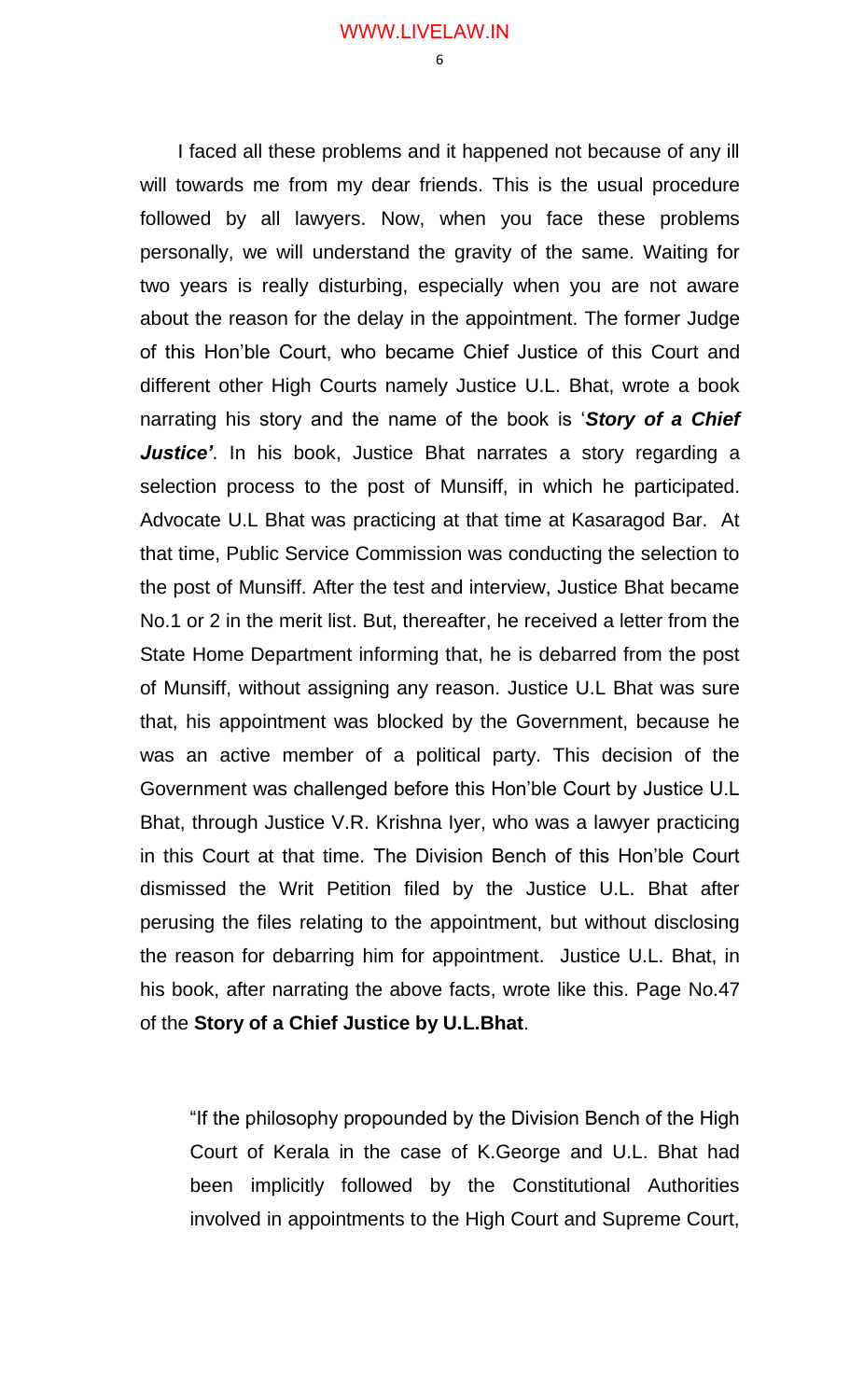our judiciary would have lost services of Judges like, Justices V.R. Krishna Iyer, O.Chinnapra Reddy, D.A. Desai, P.B. Sawant, R.P.Sethi, P.Subrahmanyan Potti, M.P.Menon, S.K.Kader, V.Sivaraman Nair, C.S.Rajan , K.Balakrishnan Nair, K.A. Abdul Gafoor, K.K.Dinesan, V.K.Mohanan and others who have been leftist bent of mind and Justice K.S.Hegde, K.T.Thomas, P.Janakiyamma, K.K. Narendan, who were inclined towards the congress before their elevation as Judges and Justice Kurian Joseph, who before his elevation was a supporter of Kerala Congress party. Many of them were splendid Judges of great erudition, commonsense and commitment to constitutional values. The real question is the degree of his commitment to his oath of office and the values of the constitution and constitutional vision. Many a Judge- non political before appointment – has fallen by the way".

M.C.Chagla in his autobiography- '**Roses in December'** narrated another incident that happened when he was the Chief Justice of Bombay state. At that time, Morarji Desai was the Home Minister of Bombay state. Page 150 of the autobiography of M.C.Chagla- '**Roses in December'** read like this:-

"I also had difficulty with Morarji about the appointment of an Assistant Judge, when we wanted to recruit directly from the Bar. He was a member of the Hindu Mahasaba. Morarji wrote to me and said that, he was surprised that, I should recommend a man with such political complexion. I told him that, I was not concerned with the politics of a member of the Bar. I was only concerned with his ability and efficiency to function as a Judge. Further it would seriously underwent independence of the Bar, if I were to insists that, only those who belong to a particular party or believed in a particular ideology could aspire to become Judges. I said that, a member of a Bar had every right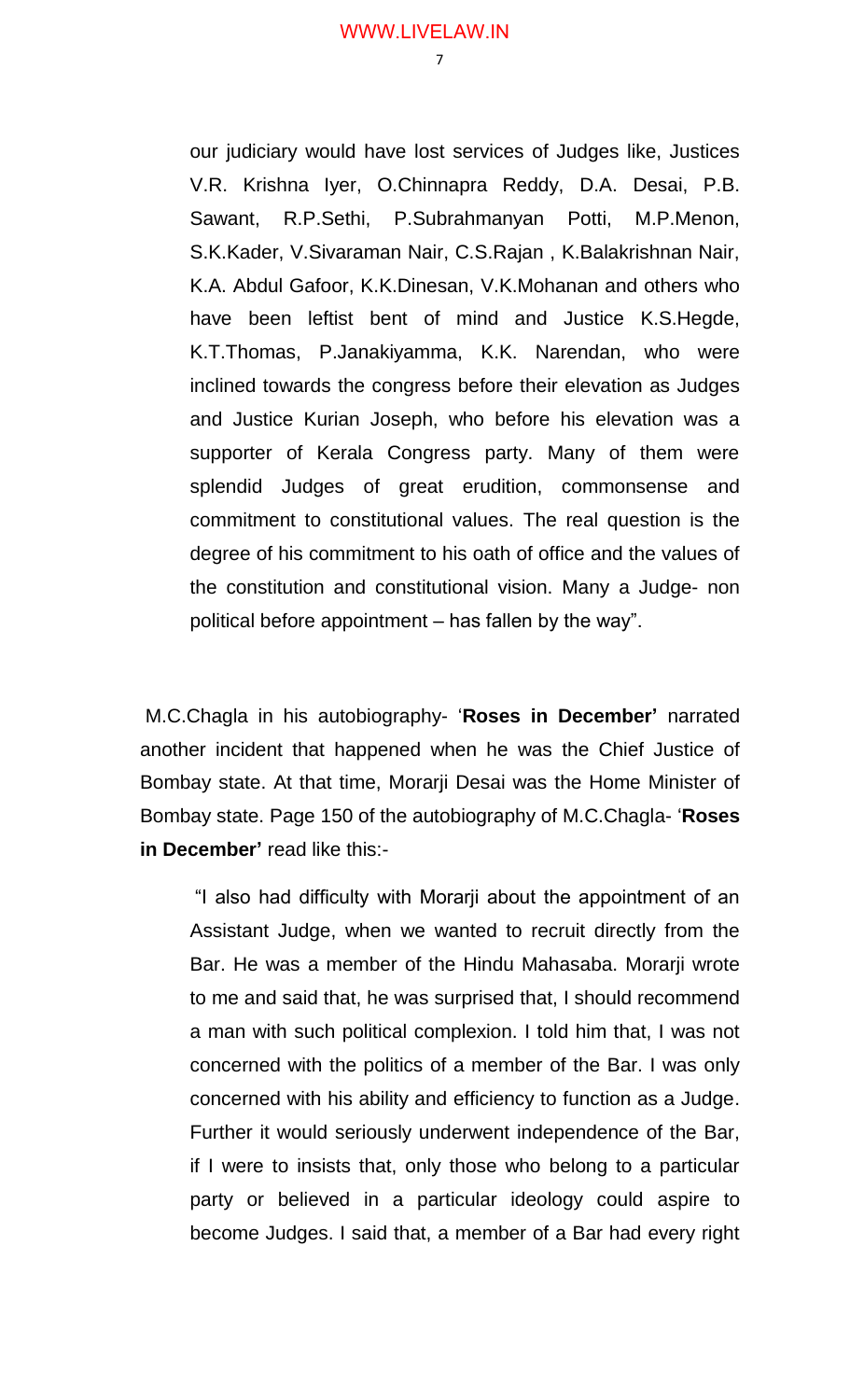to hold any political views, he thought proper, provided they were not seditious or subversive. So long as I satisfied that, a Judge did not carry his politics to the Bench, I should consider his political views as utterly irrelevant to his fitness as a Judge. After some correspondence, Morarji ultimately yielded and appointed the man, I had recommended, who, I am happy to say, turned out to be a very good Judge".

The Hon'ble Supreme Court considered a similar question and delivered a judgment. The facts of the case is that, a teacher was absorbed in Government Service and subsequently terminated from service for the reasons that, he was actively taken part in '**RSS and Janasangh activities**', as per the police report. The same was challenged before the Madhya Pradesh High Court and the Madhya Pradesh High Court quashed the order of termination of that candidate from service. State of Madhya Pradesh challenged this order of the High Court before the Supreme Court and the Supreme Court dismissed the SLP and made certain observations. The judgment was delivered by Justice Chinnappa Reddy. The relevant portion of the Judgment in State of Madhya Pradesh Vs. Ramashanker Raghuvanshi and Another (1983 (2) SCC 145) read like this:-

"What was wrong in his being a member of an organisation which is not even alleged to be devoted to subversive or illegal activities? The whole idea of seeking a police report on the political faith and the past political activity of a candidate for public employment appears to our mind to cut at the very root of the Fundamental Rights of equality of opportunity in the matter of employment, freedom of expression and freedom of association. It is a different matter altogether if a police report is sought on the question of the involvement of the candidate in any criminal or subversive activity in order to find out his suitability for public employment. But why seek a police report on the political faith of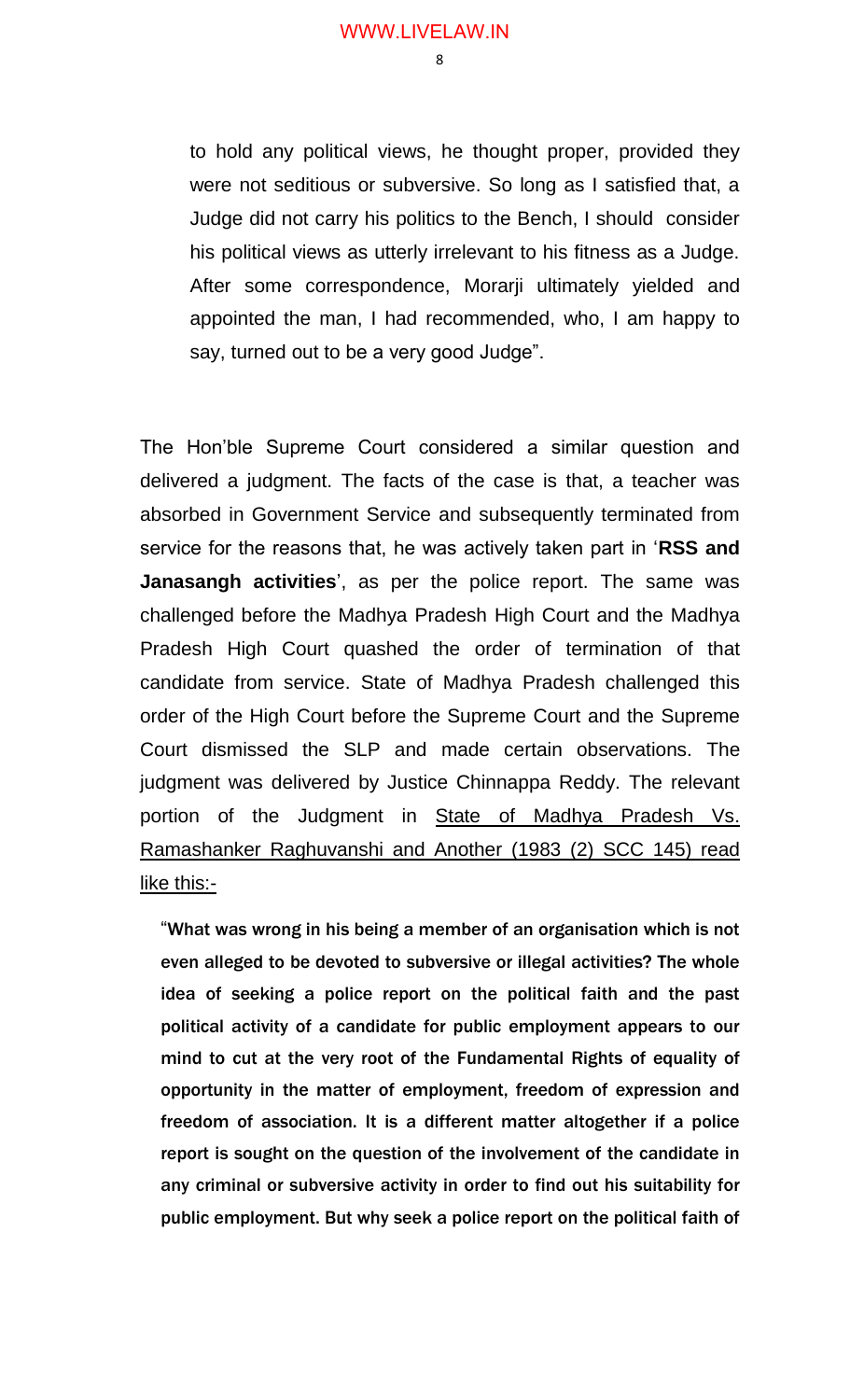a candidate and act upon it? Politics is no crime. Does it mean that only True Believers in the political faith of the party in power for the time being are entitled to public employment? Would it not lead to devastating results, if such a policy is pursued by each of the Governments of the constituent States of India where different political parties may happen to wield power, for the time being? Is public employment reserved for "the cringing and the craven, in the words of Mr. Justice Black of the United States Supreme Court? Is it not destructive of the dignity of the individual mentioned in the preamble of the Constitution? Is it to be put against a youngman that before the cold climate of age and office freezes him into immobility, he takes part in some political activity in a mild manner. Most of the students and most youngmen are exhorted by national leaders to take part in political activities and if they do get involved in some form of agitation or the other, is it to be to their everlasting discredit? Sometimes they get involved because they feel strongly and badly about injustice, because they are possessed of integrity and because they are fired by idealism. They get involved because they are pushed into the forefront by elderly leaders who lead and occasionally mislead them. Should all these youngmen be debarred from public employment? Is Government service such a heaven that only angels should seek entry into it? We do not have the slightest doubt that the whole business of seeking police reports, about the political faith, belief and association and the past political activity of a candidate for public employment is repugnant to the basic rights guaranteed by the Constitution and entirely misplaced in a democratic republic dedicated to the ideals set forth in the preamble of the Constitution. We think it offends the Fundamental Rights guaranteed by Arts.14 and 16 of the Constitution to deny employment to an individual because of his past political affinities, unless such affinities are considered likely to affect the integrity and efficiency of the individual's service."

 I quoted the above observations, not because, it has got any connections in my appointment process. I believe the constitutional authorities. I also believe that, the time taken in my case, is the usual